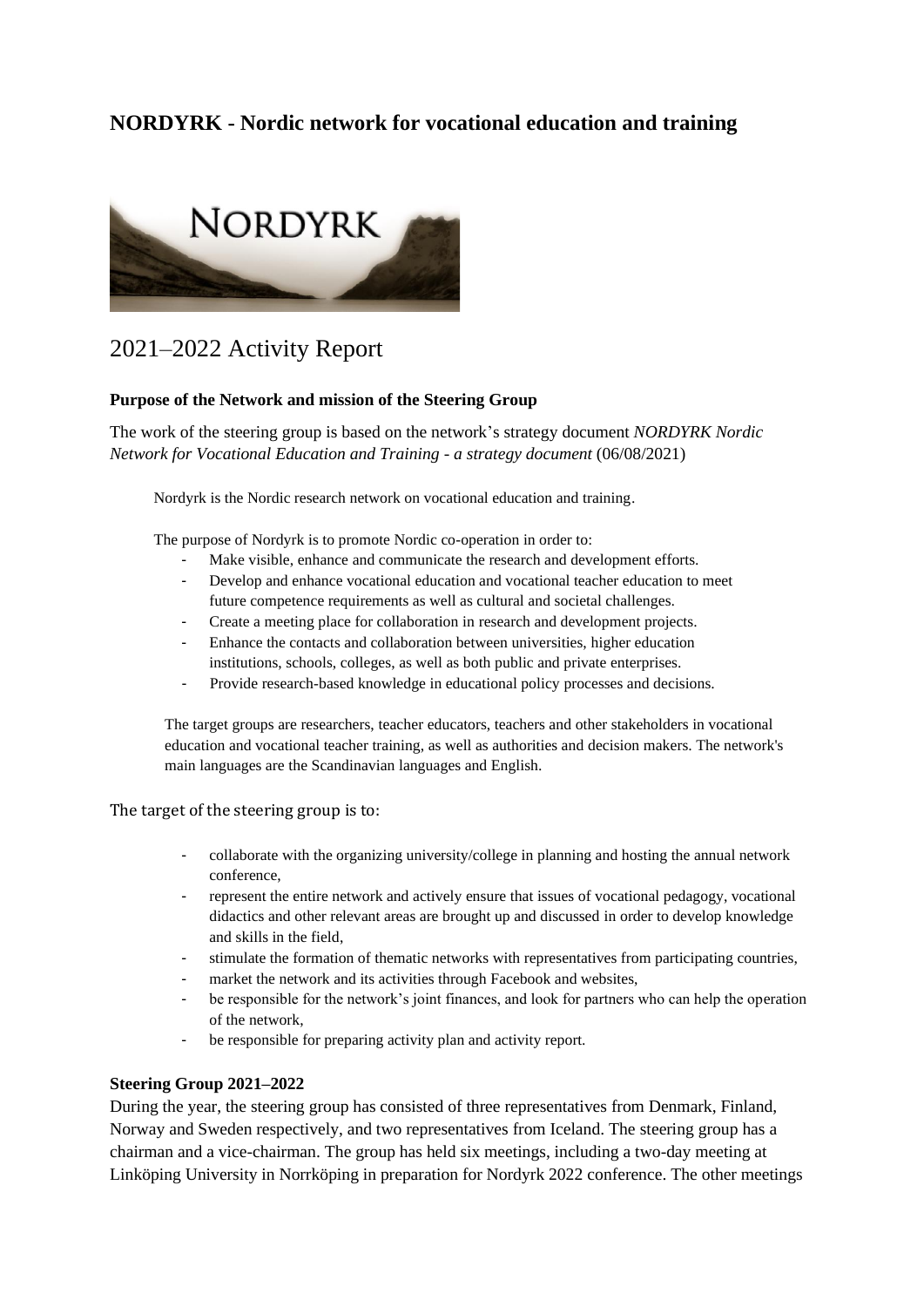have been held remotely. The meeting notes are kept on Nordyrk's website (see Steering Group activities 2021–2022, point 2)

# **Steering Group activities 2021–2022**

Based on the mandate, the steering group's plan for 2021–2022 has included five points. The work is presented below.

#### *Planning for and hosting the Nordyrk Conference 2022*

According to the decision at the annual meeting in 2021, Nordyrk 2022 was carried out in cooperation with Linköping University. The steering group and representatives from Linköping University have planned the conference during the year. Information has subsequently been published on the website. The deadline for abstracts was 21 February (extended from 31 January). In total, abstracts for 74 presentations, 4 posters, 2 symposia and 1 workshop were received mainly from the Nordic countries, but also from outside the Nordic region, which means that the network is reaching an increasingly large audience. The abstracts deal with research (about 75%), development work (about 25%) or a combination of both. During the three days of the conference, five sessions interspersed parallel activities. The theme of the conference is Learning Environment in Vocational Education and Training which is primarily represented by three keynotes (Lene Tanggaard, Aalborg University and Design School Kolding, Denmark¸ Professor Madeleine Abrandt Dahlgren, Linköping University, Sweden; Associate Professor Camilla Björk-Åman, Nord University, Norway. The representatives of the steering group are responsible for dissemination information about the conference within their respective countries. In addition to higher education institutions, invitations have been sent to relevant authorities and organisations.

## *Create a repository of conference documents and a conference manual at [www.nordyrk.net](http://www.nordyrk.net/)*

The minutes of the steering group, conference documents and procedures for planning and implementing the Nordyrk conference are now available and archived on an internal webpage. The steering group has log-in details for accessing the webpage. The aim of the archive is to facilitate the planning of conferences and to archive the work of the steering group.

#### *Develop the structure of the website*

The website has a developed structure with four sections: Conferences, Journal, About Nordyrk and Contact. There are possibilities to add pages as needed. The language used at the website is mainly English. The steering group is responsible for the content of the website.

*Develop Facebook (and other social media which is considered relevant) as an active place for dissemination of research and development projects, networks and other activities within Nordyrk* The steering group has utilized Facebook page in order to actively disseminate relevant information and communicate about Nordyrk activities. The steering group has a specific responsibility to keep the page active.

*Contribute to meeting places for presentation and discussion of research and development projects* During the Nordyrk 2022 conference there are two initiatives for enhancing networking within Nordyrk.

1. *Networking for doctoral students.* In order to stimulate contacts between doctoral students and also more long-term contacts, and to make ongoing doctoral studies visible and disseminate them, the steering group is initiating a meeting for doctoral students with the intention of creating an internal Nordic doctoral network. The network can both stimulate and support